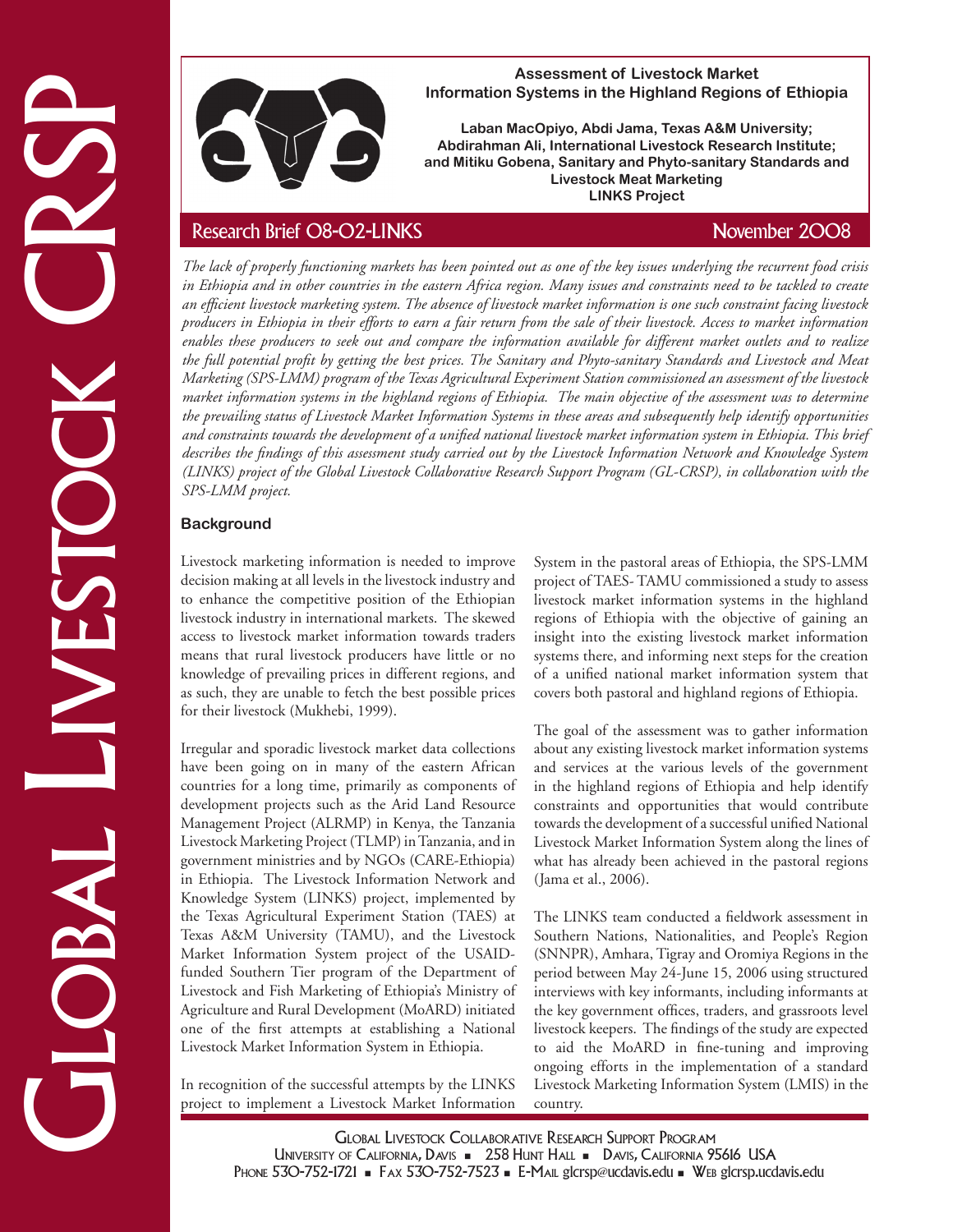# **Major Findings**

Significant overlaps and duplication of activities exist among the services that collect livestock market information at every level of the government (districts, zones, regions and the federal level). Moreover, there are weak institutional linkages, lack of effective collaborations and coordination, and poor working relationship among stakeholders and institutions involved in LMIS.

- Key organizations currently involved in livestock market information in the highland regions include: Bureau of Agriculture and Rural Development (Livestock Department), Disaster Prevention and Preparedness Bureau, Agricultural Marketing Agencies (new development), Bureau of Trade and Industry, and to a lesser extent, the Central Statistical Authority.
- Most of the organizations are collecting not only livestock market information but also information on other agricultural products such as cereals and crops, the latter of which is the primary information collected in most cases.
- Too much information is collected and stored in raw format at government offices in hard copies, and it is not clear to most government officers why they are collecting this information. The information is not analyzed and packaged for dissemination to the desired beneficiaries.
- Long delays exists in data transmission from the markets to the government offices.
- Frequent government bureau restructuring has caused losses in institutional memory as personnel are reallocated from one unit to another, and there exists a significantly high turnover rate of market monitors and experts.
- Lack of standards for data collection, even within the same bureaus, appears to be a significant challenge for the data collection processes.
- Most of the traders interviewed were in favor of the idea of creating a uniform, reliable livestock market information system, and they have indicated a willingness to pay minimal fees for the service provided, as long as it is regular and on a near real-time basis.
- In most of the highland market transactions, buyers and sellers deal directly with each other without the involvement of brokers. This makes the provision of market information to the producers particularly beneficial in order to level the playing field.

• Most of the traders and producers interviewed indicated that they would like to receive market information not only about the local markets, but also about distant central and terminal markets in the country.

#### **Practical Implications**

Despite all the problems mentioned above, it was apparent from the rapid assessment conducted in the highland regions that a Livestock Marketing Information System should be a feasible and a worthwhile investment given the increasing demand to provide near-real time market information to end users. This is due to the fact that the producers in the highlands deal directly with the traders without the involvement of brokers or middlemen, as is the case in the pastoral regions, where informed brokers bargain on behalf of producers to get a fair price for their livestock.

**Long-term.** Market information will remain a public asset in Ethiopia for quite some time. Federal and regional governments must make efforts to make information accessible to all stakeholders. This information is an important element for the country, becoming a basis for stimulating trade and economic growth, encouraging public and private investment, and consequently generating economic and social development. In the long term, subsequent off-shoots in the private sector will occur when specific niche market needs have to be met, and entrepreneurial individuals may follow the models applied in the developed countries by taking this free public information, adding value to it, and selling it to serve the specific niche demand.

**Short-term.** Goodwill, appreciation and capacity-building seem to be the some of the most required investments in the short-term, in order to promote the capacities of market technicians and professionals. The survey carried out pointed to the fact that most of the monitors simply require appreciation of their efforts to get their job done. It is vital that the country works on the creation of a legal framework that supports the work on LMIS development within government departments (both at regional and federal level), in order for them to obtain the institutional backing that brings federal and/or regional budgetary commitment.

**Sustainability of LMIS.** All local key institutions at the various levels of the government must be involved in the planning, development and deployment phases of the LMIS program to ensure their ownership of the service, to be able to perhaps provide the necessary resources to increase the efficiency of the system, and to insure the sustainability and viability of a Livestock Market Information System. Some limited donor support and technical assistance might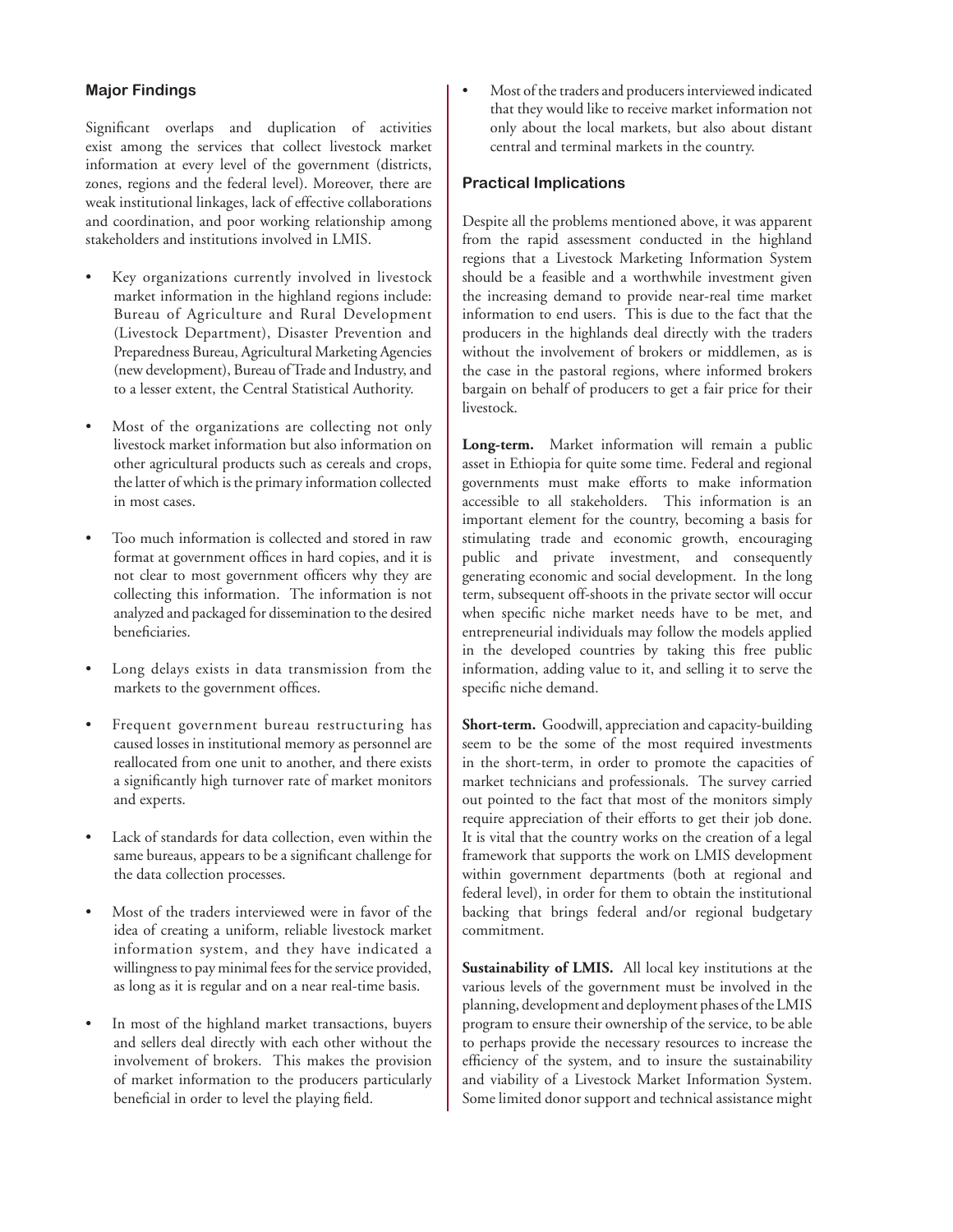be needed in the initial phases of the program. Willingness on the part of the government to support LMIS at the policy level is crucial to the success and sustainability of a National LMIS. Concerted efforts should be made to design a simple but useful system that could be managed within the regular budget allocations of the government agencies that have the mandate for operating the system.

**Implementation of a policy framework***.* It is apparent from the assessment that issues of livestock market information cut across many programs and institutions. As such, it is evident that no single institution can be self-sufficient in handling the whole system by itself. However, a single institution needs to be identified as the lead organization for the overall coordination of the LMIS program at all levels. A clear national policy framework is a prerequisite to facilitate harmonization, cooperation and coordination among the various organizations. The policy framework is necessary to maximize mutual benefits and reduce unnecessary duplication of efforts for the implementation of a holistic and coherent program.

**Institutional framework for the implementation of national livestock market information.** New regional agricultural marketing agencies are emerging in most of the highland regions and seem to offer the potential to be the regional homes for the livestock information system. The Agricultural Input and Marketing agency promises to be the ideal coordinator at the federal level. They need to set up steering and technical committees composed of the major actors (agricultural and rural development, trade and industry bureaus, radio networks, etc.) to coordinate and to avoid duplication of efforts and resources.

**Capacity building.** Significant efforts should be made to enhance the institutional capacity of the "woredas," both in terms of human development and equipment, and to ensure collection and delivery of information on a timely basis to all market participants. Careful recruitment and appropriate training will be needed to build a strong technical team. These staff should be given the task of market monitoring as their priority. The promotion of training and capacity building for local stakeholders, particularly major managers and practitioners of LMIS is crucial. Management and technical committees representing these stakeholders with expertise and perspectives from both the public and private sectors will need to be set up to promote a transparent image and instill team commitment.

**Standardization of LMIS.** A National LMIS requires standardization of, at the very least, data-formats to allow easy comparison of prices. There is a real and expressed need to standardize the livestock market data collection in the country to allow for comparability among various regions. It would be prudent to build on the experience and the integrated format and design that came out of USAID Southern Tier Initiative of Ministry of Agriculture and Rural Development (MoARD) and LINKS projects.

**Scope of coverage.**The scope of the data collection activities in the highlands needs to be limited at the beginning to a small number of vital markets in each of the regions and expanded to other markets once a reliable system has been stabilized and as resources allow.

**Improving distribution and dissemination of livestock market information.** The impact of the Livestock Market Information System will ultimately be determined by the extent to which producers, livestock traders and policy makers utilize the information generated to aid their decision processes. Currently, dissemination appears to be the weakest link in the whole process of livestock market information. A proactive approach will be needed to improve targeted channeling of the LMIS. The challenge will be in finding ways to improve access of the market information by rural communities. The increasing coverage of the mobile-phone network, regional FM radio stations and the GovNet (formerly Woredanet) seem to hold promise to improve this situation. Traders are already ahead of the game in exploiting mobile telephone technology to keep them updated on both local and terminal markets.

**Enhanced use of Information Communication Technologies (ICTs).** The use of modern ICTs in LMIS is quicker and most cost effective in transferring information on a near real-time (i.e. Fax, Email, Internet and phone) basis. Using modern ICTs eliminates the chances of loosing information, as it goes straight to the rightful inbox, web portal, fax machine or telephone as required, unlike the ordinary postal communication delivery system, which can easily result in information losses or misdirection and distortion. The amount of field and desk work required to produce livestock market information could be reduced through automation of data collection and processing and dissemination using a software/hardware architecture that makes use of the state-of-the-art telecommunication technologies.